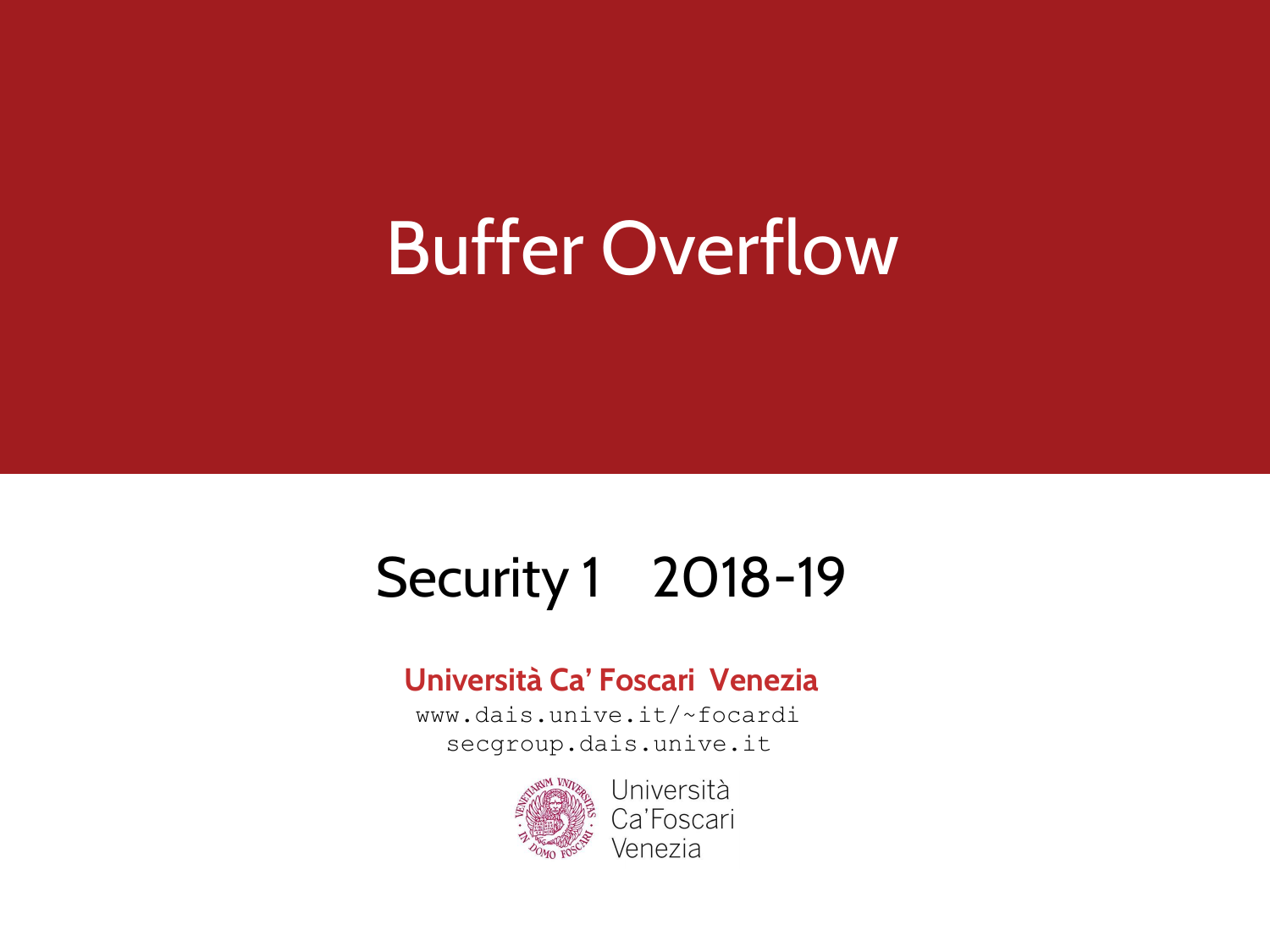Buffer overflow is one of the most common vulnerabilities

- caused by "careless" programming
- known **since 1988** but still present

Can be avoided, in principle, by writing *secure code*

- non-trivial in "unsafe" languages, e.g., C
- legacy application/systems might have overflows
- => **mitigation** mechanisms are important!

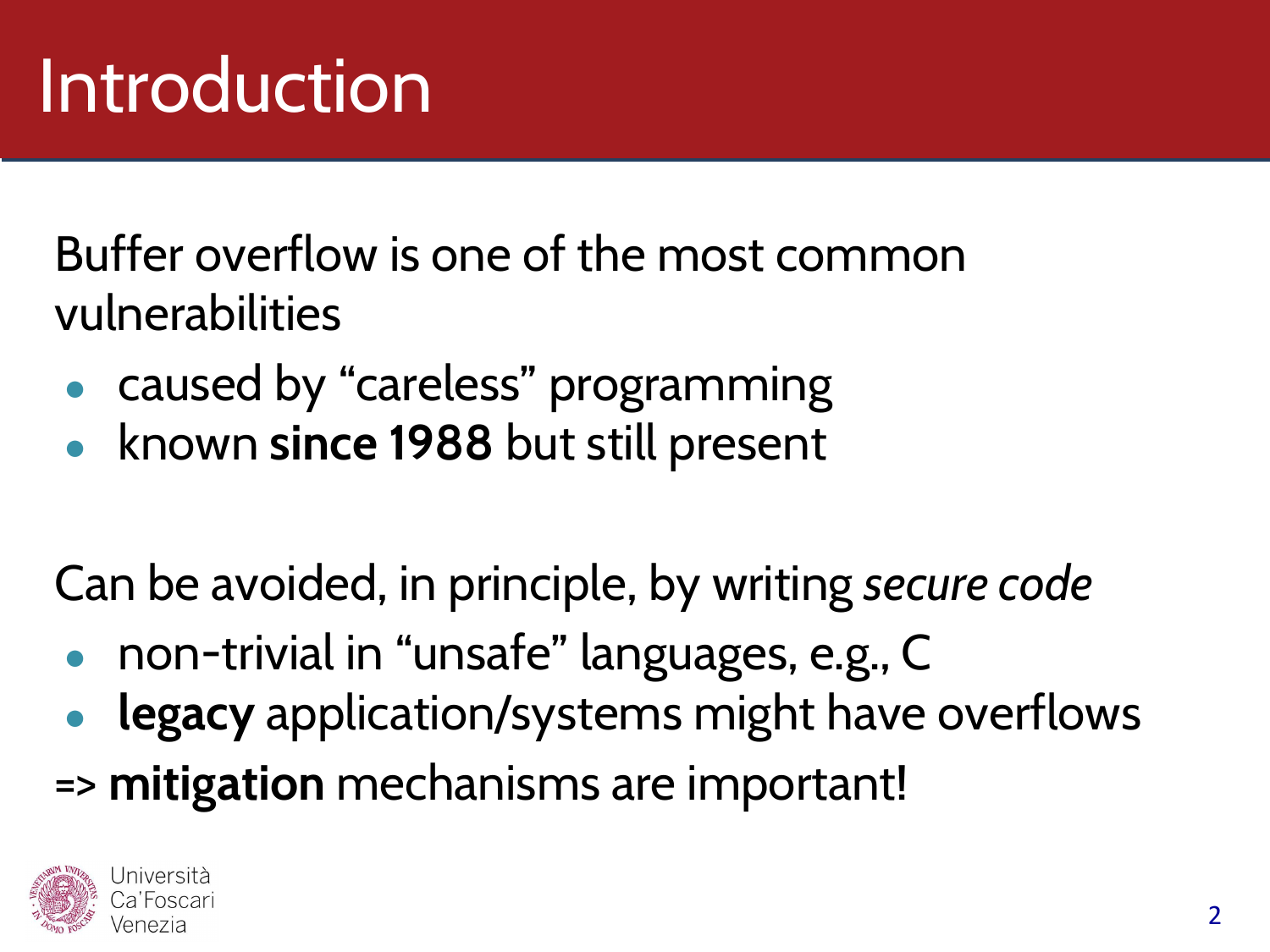# Brief history

- **1988** The Morris Internet Worm uses a buffer overflow exploit in "fingerd"
- **1995** A buffer overflow in httpd 1.3 was discovered and published on the Bugtraq mailing list
- **1996** "Smashing the Stack for Fun and Profit" in Phrack magazine (a step by step introduction)
- **2001** Code Red worm (Microsoft IIS 5.0)
- **2003** Slammer worm (Microsoft SQL Server 2000)
- **2004** Sasser worm (Microsoft Windows 2000/XP) Local Security Authority Subsystem Service (LSASS).

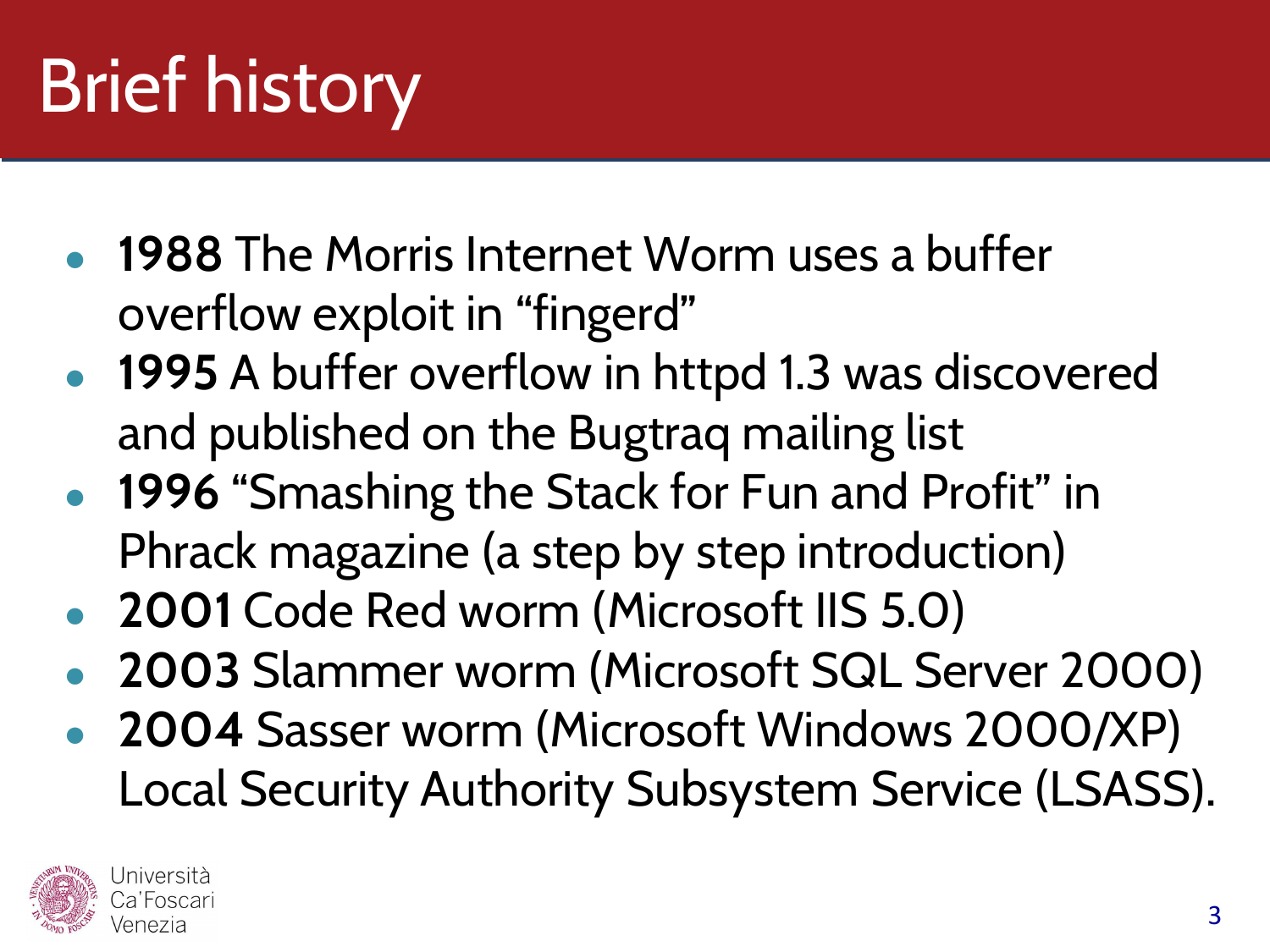#### Definition

A buffer **overflow** (**overrun** or **overwrite**), is defined as follows [[NISTIR 7298\]](https://csrc.nist.gov/publications/detail/nistir/7298/rev-2/final):

"A condition at an interface under which **more input** can be placed into a buffer or data holding area **than the capacity allocated**, **overwriting** other information.

Attackers exploit such a condition to crash a system or to **insert specially crafted code** that allows them to gain control of the system."

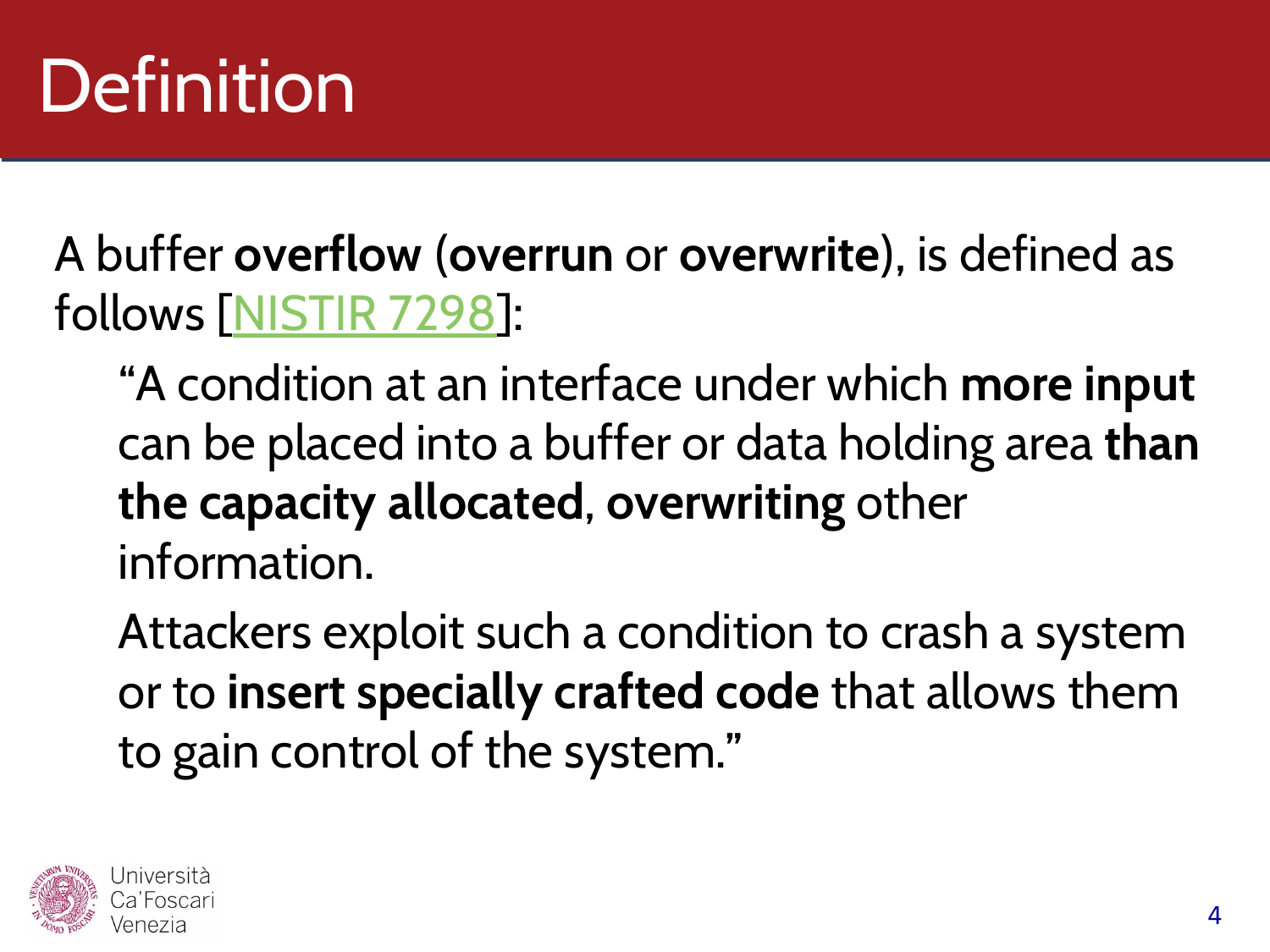

Buffer overflow can be caused by

- Reading data from stdin
- Copying/merging data
- Bugs in boundary check (off-by-one)
- Copying strings
- Appending strings
- Creating a string



● ….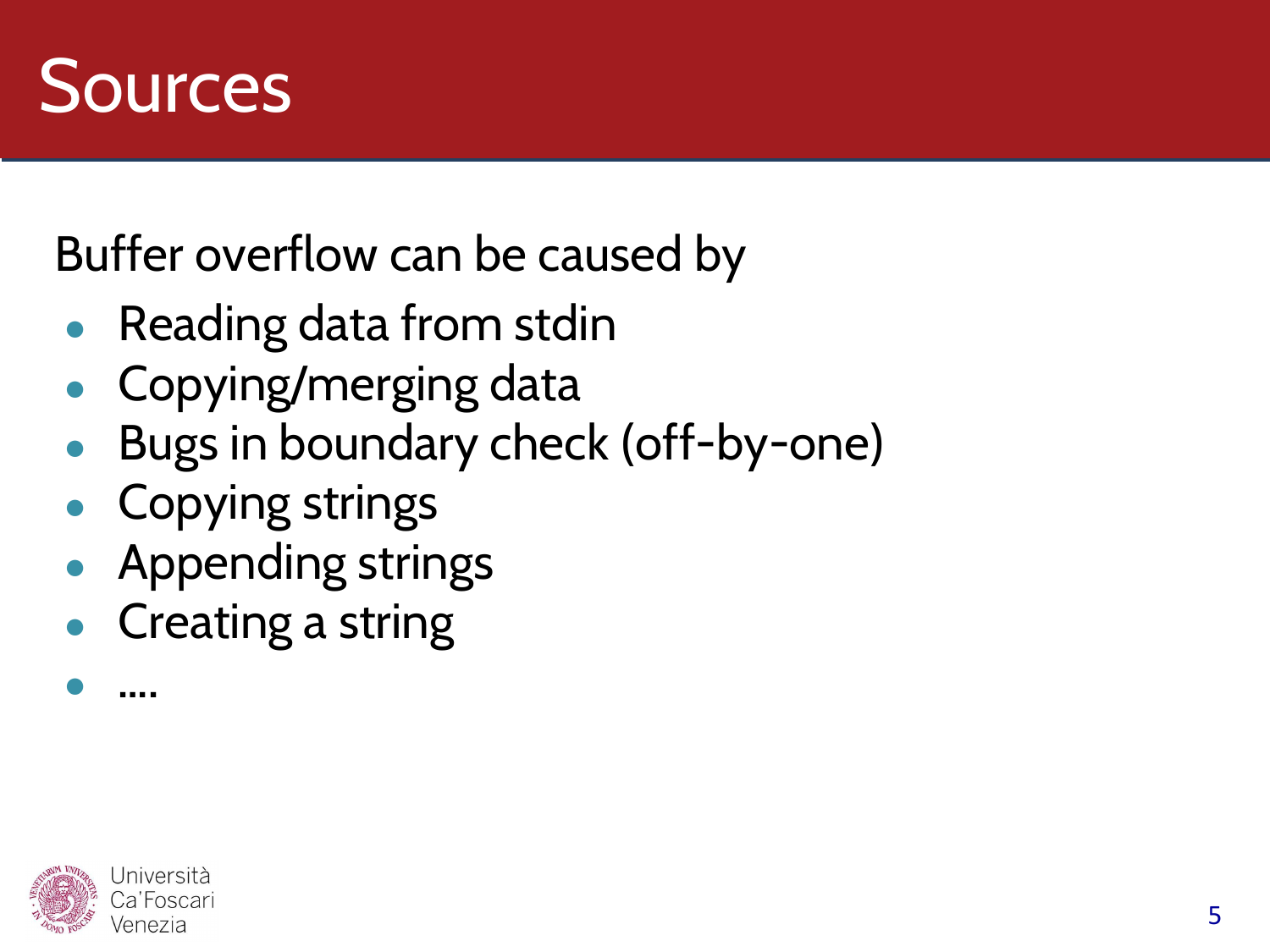#### **Effects**

The buffer can be located on the stack, in the heap, or in the data section of the process

Overwriting adjacent memory locations can

- modify other variables (**corruption of data**)
- modify the program control flow data such as return addresses and pointers to previous stack frames (**corruption of control**)

In the worst case, the attacker will execute **arbitrary code** with the **privileges of the attacked process**

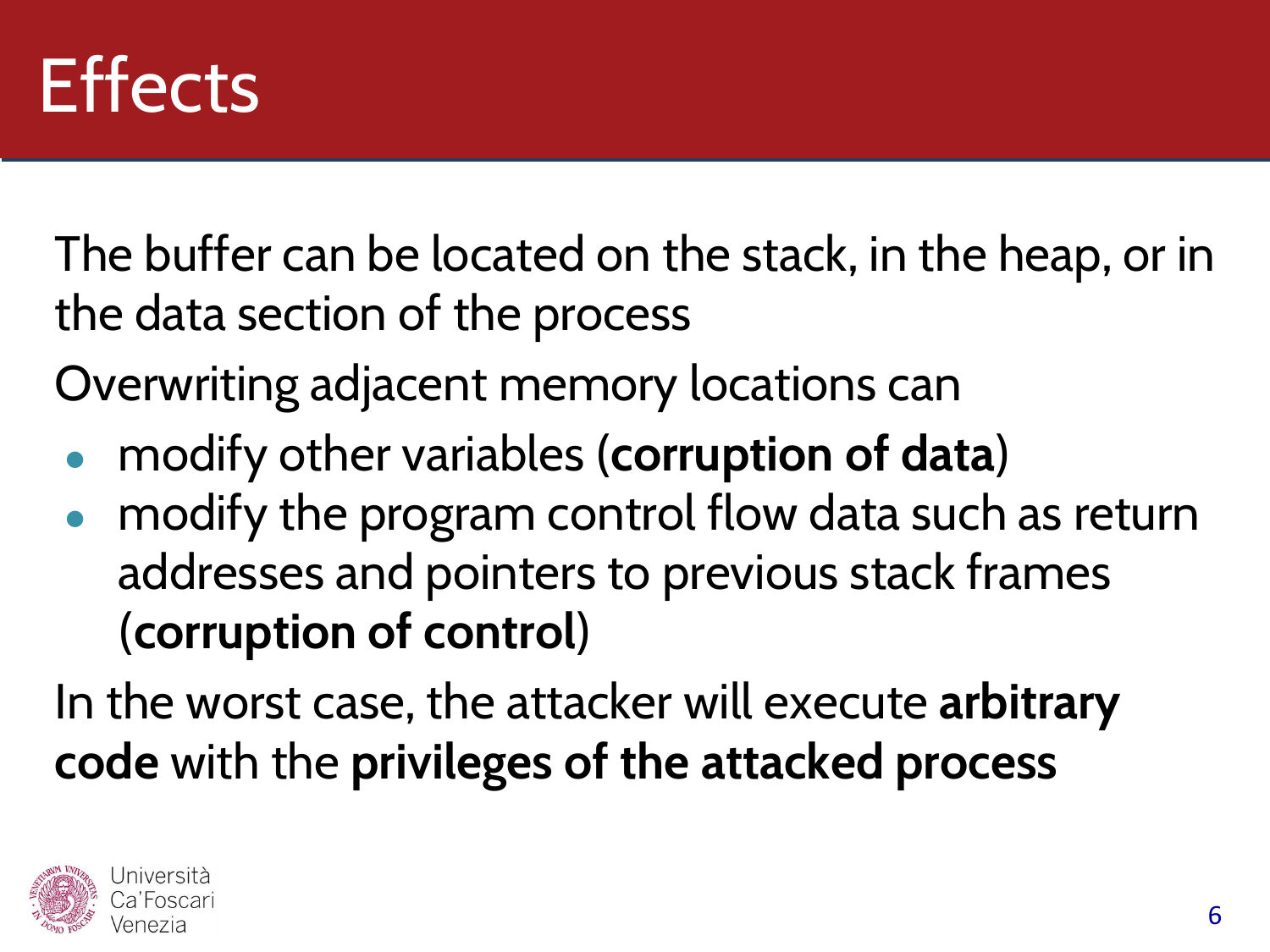# Safe vs. unsafe languages

Assembly does not provide any notion of **type**

- data can be interpreted and used in any way
- programmers should enforce safe execution
- Safe languages such as Java, ADA, Python are safe
- strong notion of **types**
- overflows are not possible
- C is in between
	- **weaker types** and direct access to memory
	- overflows are possible

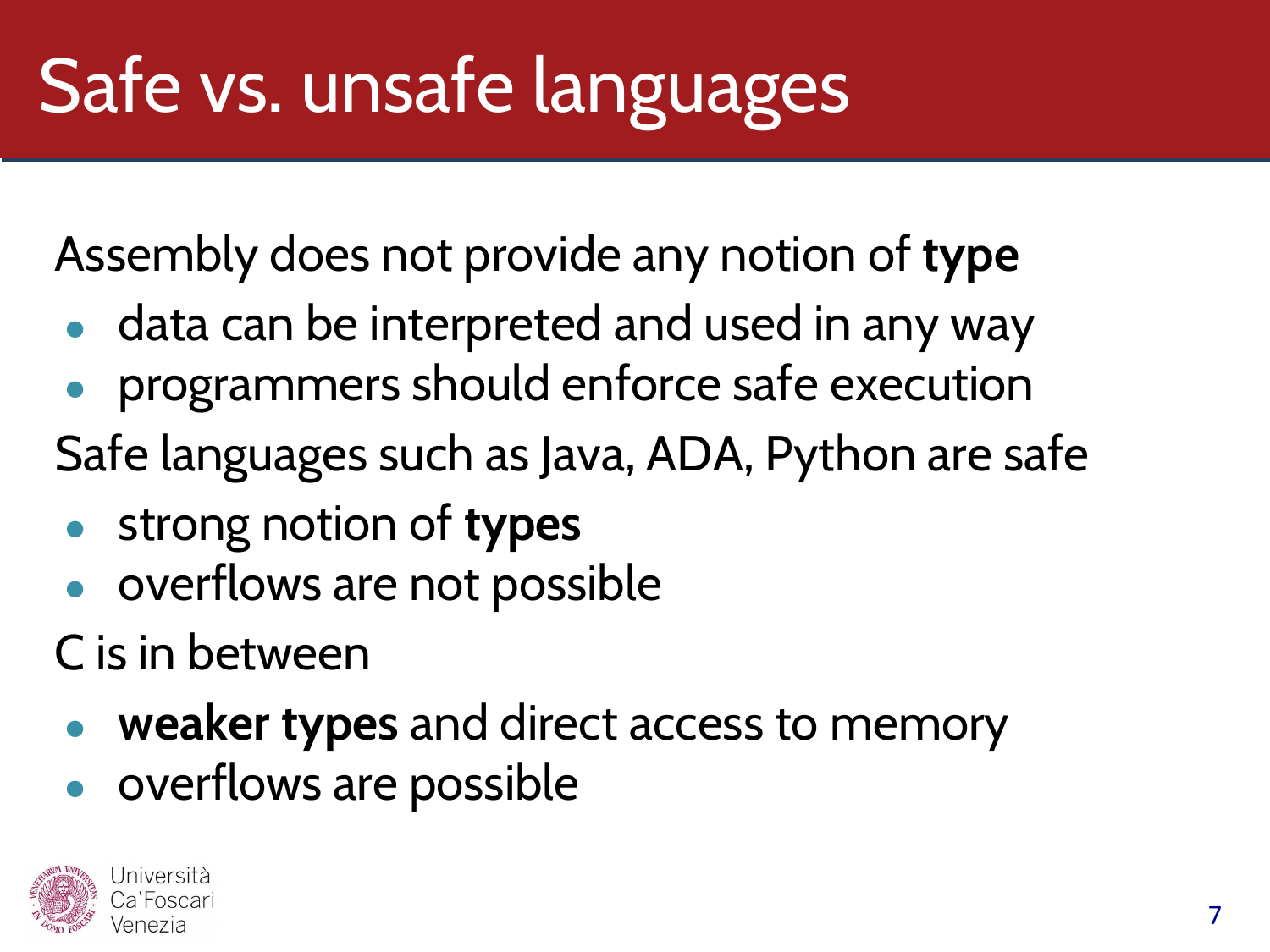### Common unsafe C functions

- **gets**(char \*str)
	- read line from standard input into str
- **sprintf**(char \*str, char \*format, ...) create str according to supplied format and variables
- **strcat**(char \*dest, char \*src) append contents of string src to string dest
- **strcpy**(char \*dest, char \*src) copy contents of string src to string dest
- vsprintf(char \*str, char \*fmt, va\_list ap) create str according to supplied format and variables

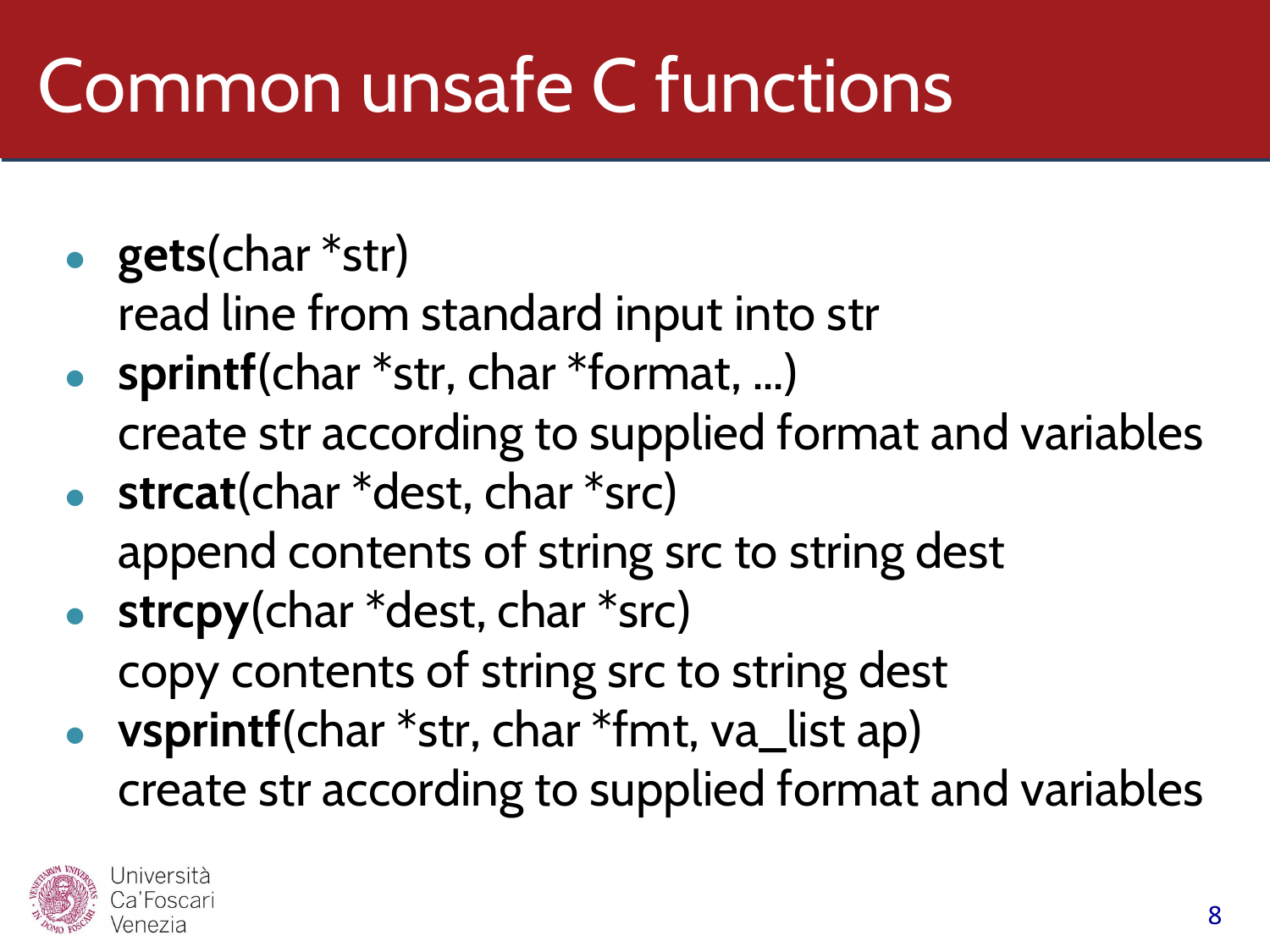```
#include <string.h>
int value;
char buffer1[8], buffer2[8]; // buffers of size 8
void show(char \asts) {
    printf("[%s] buffer2 is at location %p and contains %s\n",s, buffer2, buffer2);
    printf("[%s] buffer1 is at location %p and contains %s\n",s, buffer1, buffer1);
    printf("[%s] value is at location %p and contains %d 0x%08x\n",s, &value, value, value);
int main(int argc, char *argv[]) {
    value=5;
    strcpy(buffer1, "one"); // copy "one" in the first buffer
    strcpy(buffer2, "two"); // copy "two" in the second buffer
    // show location and content of buffers and of variable 'value'
    show("BEFORE");
    if (argc >= 2)
        // copy first argument into buffer1 (no check on length!!)
        strcpy(buffer2, argv[1]);// show again location and content to see what has happened
    show("AFTER");
```


#include <stdio.h>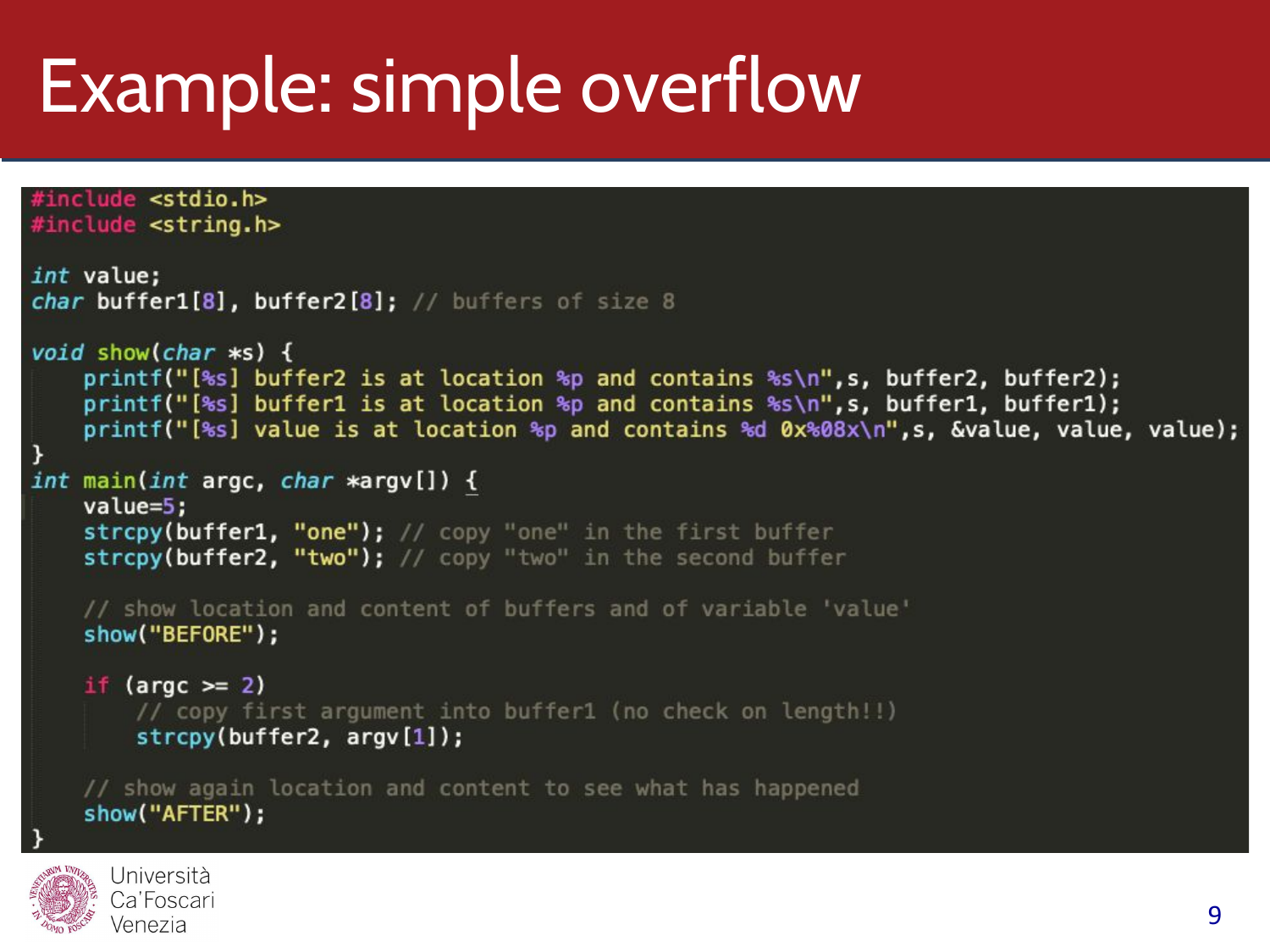r1x@testbed ~/0verflow \$./overflow-static [BEFORE] buffer2 is at location 0x804a028 and contains two [BEFORE] buffer1 is at location 0x804a034 and contains one [BEFORE] value is at location 0x804a030 and contains 5 0x00000005 [AFTER] buffer2 is at location 0x804a028 and contains two [AFTER] buffer1 is at location 0x804a034 and contains one [AFTER] value is at location 0x804a030 and contains 5 0x00000005 r1x@testbed ~/0verflow \$./overflow-static AAAAAAA [BEFORE] buffer2 is at location 0x804a028 and contains two [BEFORE] buffer1 is at location 0x804a034 and contains one [BEFORE] value is at location 0x804a030 and contains 5 0x00000005 [AFTER] buffer2 is at location 0x804a028 and contains AAAAAAA [AFTER] buffer1 is at location 0x804a034 and contains one [AFTER] value is at location 0x804a030 and contains 5 0x00000005

Memory layout buffer2 (8 bytes) value (4 bytes) buffer1 (8 bytes)

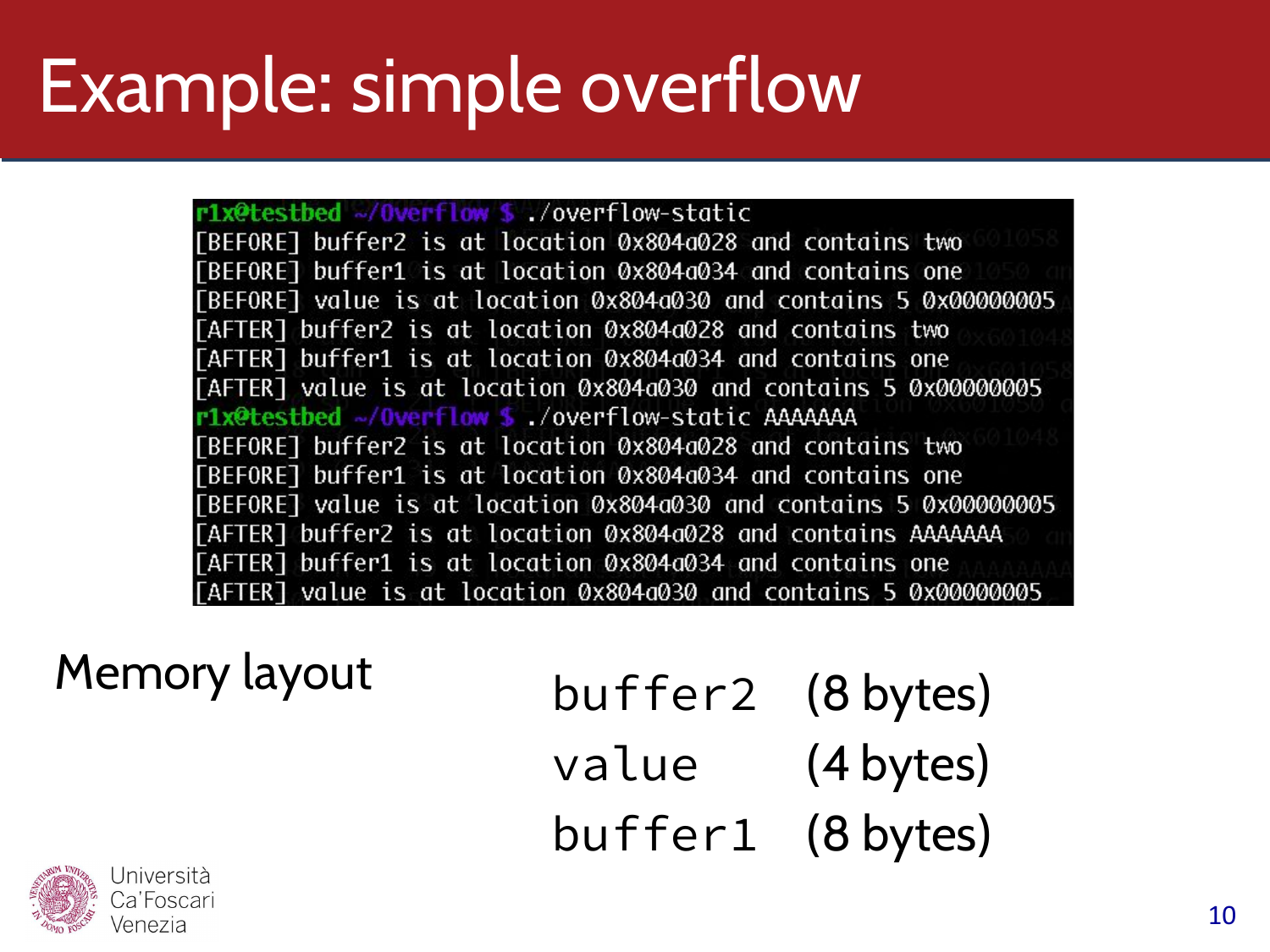r1x@testbed ~/0verflow \$./overflow-static AAAAAAAA [BEFORE] buffer2 is at location 0x804a028 and contains two [BEFORE] buffer1 is at location 0x804a034 and contains one [BEFORE] value is at location 0x804a030 and contains 5 0x00000005 [AFTER] buffer2 is at location 0x804a028 and contains AAAAAAAA [AFTER] buffer1 is at location 0x804a034 and contains one [AFTER] value is at location 0x804a030 and contains 0 0x00000000 r1x@testbed ~/0verflow \$ ./overflow-static AAAAAAAAA [BEFORE] buffer2 is at location 0x804a028 and contains two [BEFORE] buffer1 is at location 0x804a034 and contains one FBEFORET value is at location 0x804a030 and contains 5 0x00000005 [AFTER] buffer2 is at location 0x804a028 and contains AAAAAAAAA [AFTER] buffer1 is at location 0x804a034 and contains one [AFTER] value is at location 0x804a030 and contains 65 0x00000041

- One more A puts the  $0 \times 00$  terminator over value!
- An extra A overwrites value with  $0 \times 41$  (A)

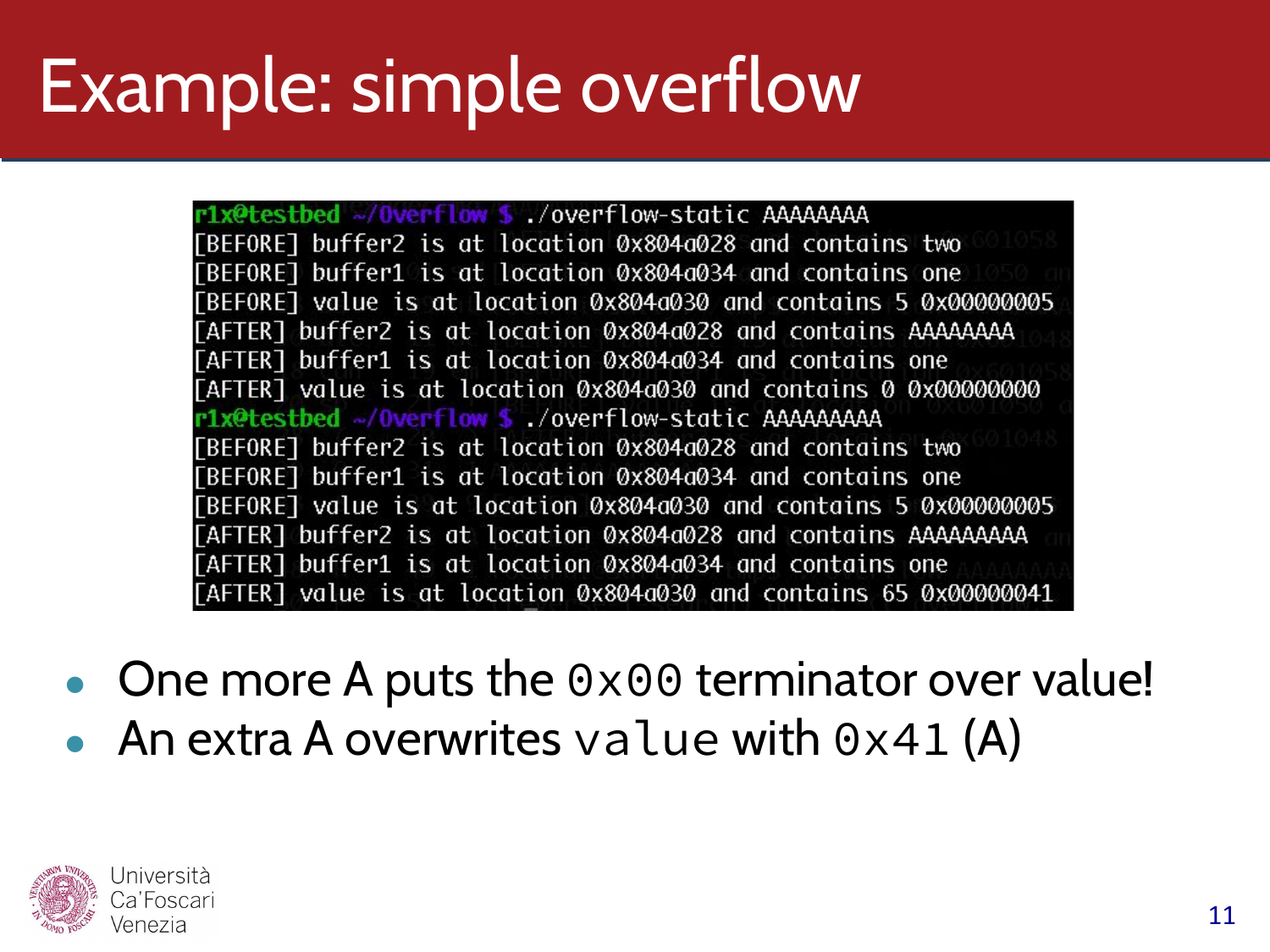[BEFORE] buffer2 is at location 0x804a028 and contains two [BEFORE] buffer1 is at location 0x804a034 and contains one [BEFORE] value is at location 0x804a030 and contains 5 0x00000005 [AFTER] buffer2 is at location 0x804a028 and contains AAAAAAAAAAAA [AFTER] buffer1 is at location 0x804a034 and contains [AFTER] value is at location 0x804a030 and contains 1094795585 0x41414141 [BEFORE] buffer2 is at location 0x804a028 and contains two [BEFORE] buffer1 is at location 0x804a034 and contains one [BEFORE] value is at location 0x804a030 and contains 5 0x00000005 [AFTER] buffer1 is at location 0x804a034 and contains AAAA [AFTER] value is at location 0x804a030 and contains 1094795585 0x41414141

- Three more A's fully overwrite value and put  $0 \times 00$ over buffer1
- Extra A's overwrite buffer  $1$



a'Foscari 'enezia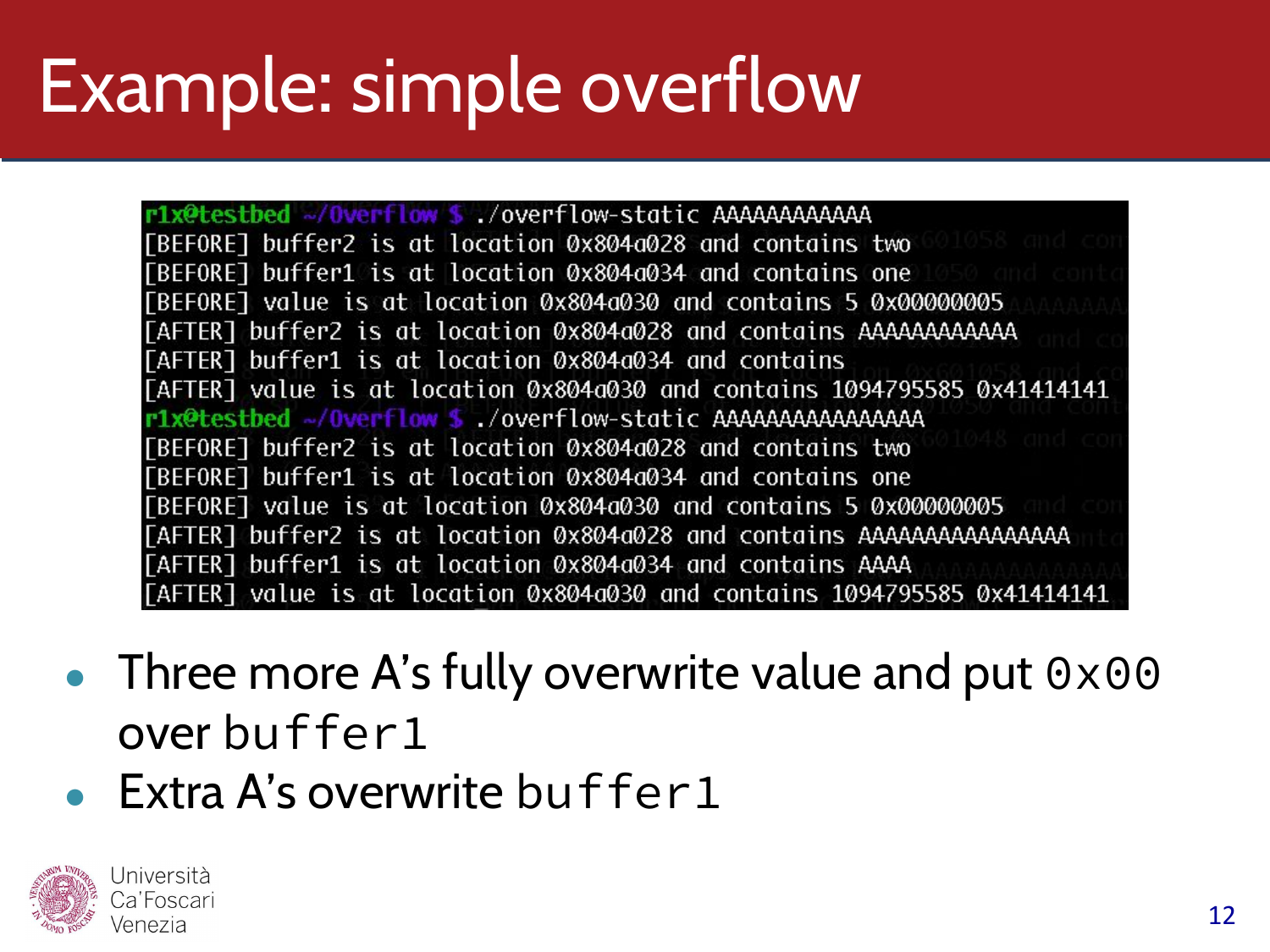A set of mechanisms to **mitigate** buffer overflow attacks

- Variables on the stack are rearranged so to minimize the effects of overflows
- buffers are put **after** non-buffers
- overflow might affect other buffers but NOT variables that are not buffers (e.g. integers)
- non-buffers will never overflow so putting them before buffers is safe

#### (Stack protector does more but we will see this next week)

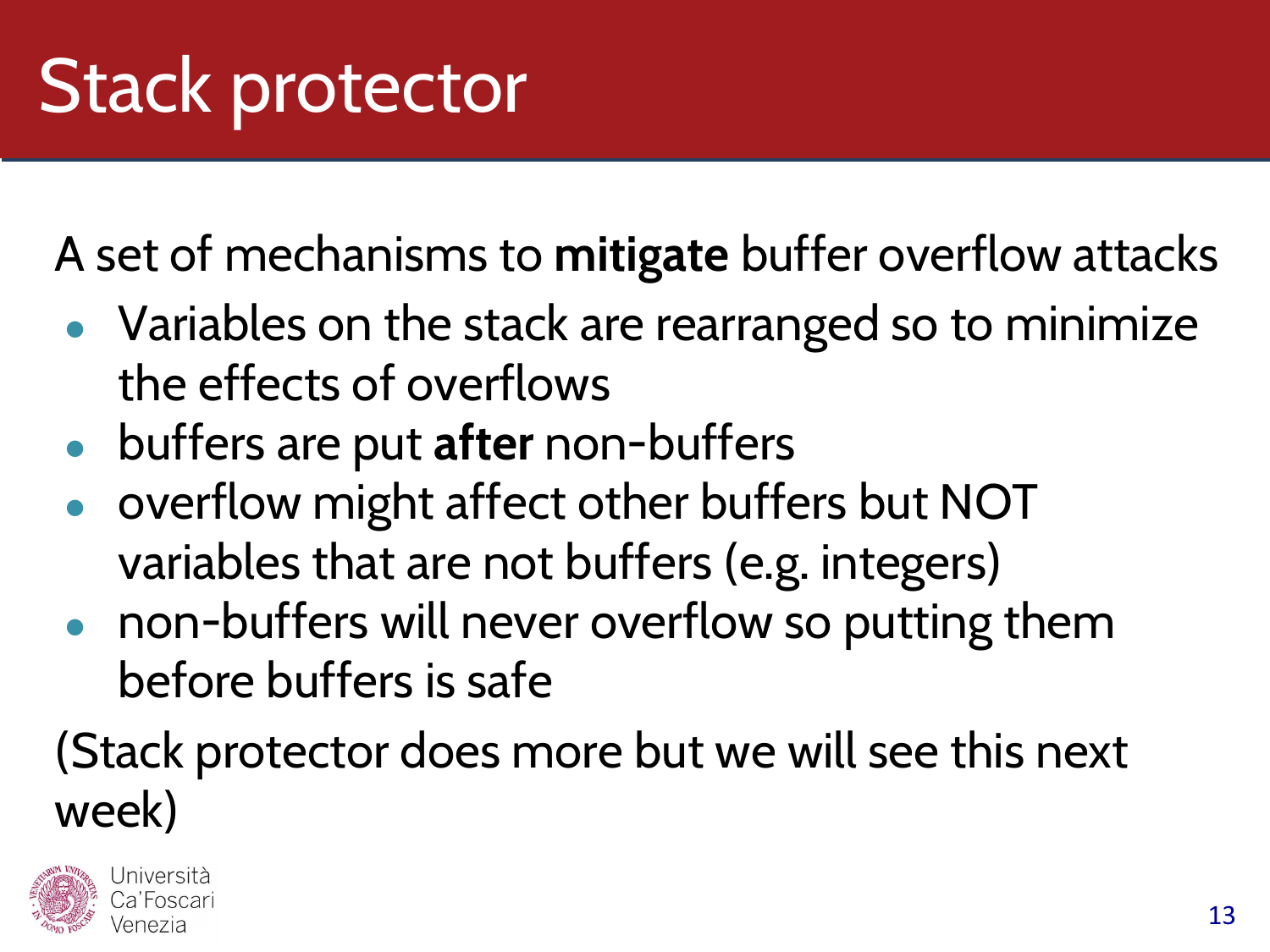#### Example: stack protector

```
#include <stdio.h>
#include <string.h>
void show(char *s, char *buffer1, char *buffer2, int *value) {
    printf("[%s] buffer2 is at location %p and contains %s\n",s, buffer2, buffer2);
    printf("[%s] buffer1 is at location %p and contains %s\n", s, buffer1, buffer1);
    printf("[%s] value is at location %p and contains %d 0x%08x\n",s, value, *value, *value);
int main(int argc, char *argv[]) {
    int value;
    char buffer1[8], buffer2[8]; // buffers of size 8
    value=5;
    strcpy(buffer1, "one"); // copy "one" in the first buffer
    strcpy(buffer2, "two"); // copy "two" in the second buffer
    // show location and content of buffers and of variable 'value'
    show("BEFORE", buffer1, buffer2, &value);
    if (argc >= 2)
        // copy first argument into buffer1 (no check on length!!)
        strong(buffer2, argv[1]);// show again location and content to see what has happened
    show("AFTER", buffer1, buffer2, &value);
```
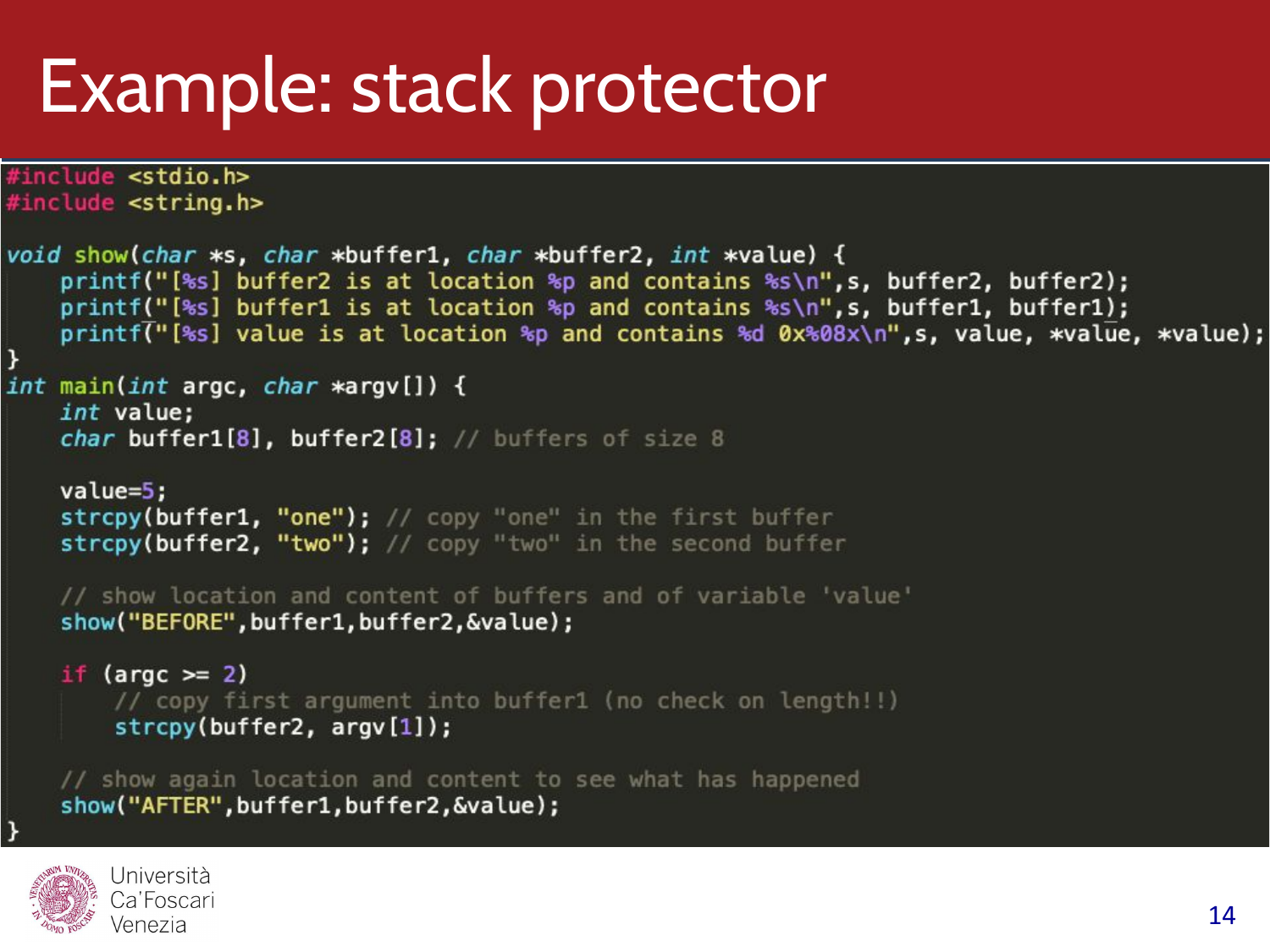#### Example: stack protector

#### Compile the program with or without -fno-stack-protector

(stack with no protector)

. . .

buffer2

buffer1

value

. . .

#### (stack with protector)

. . .

value

buffer1

buffer2

. . .

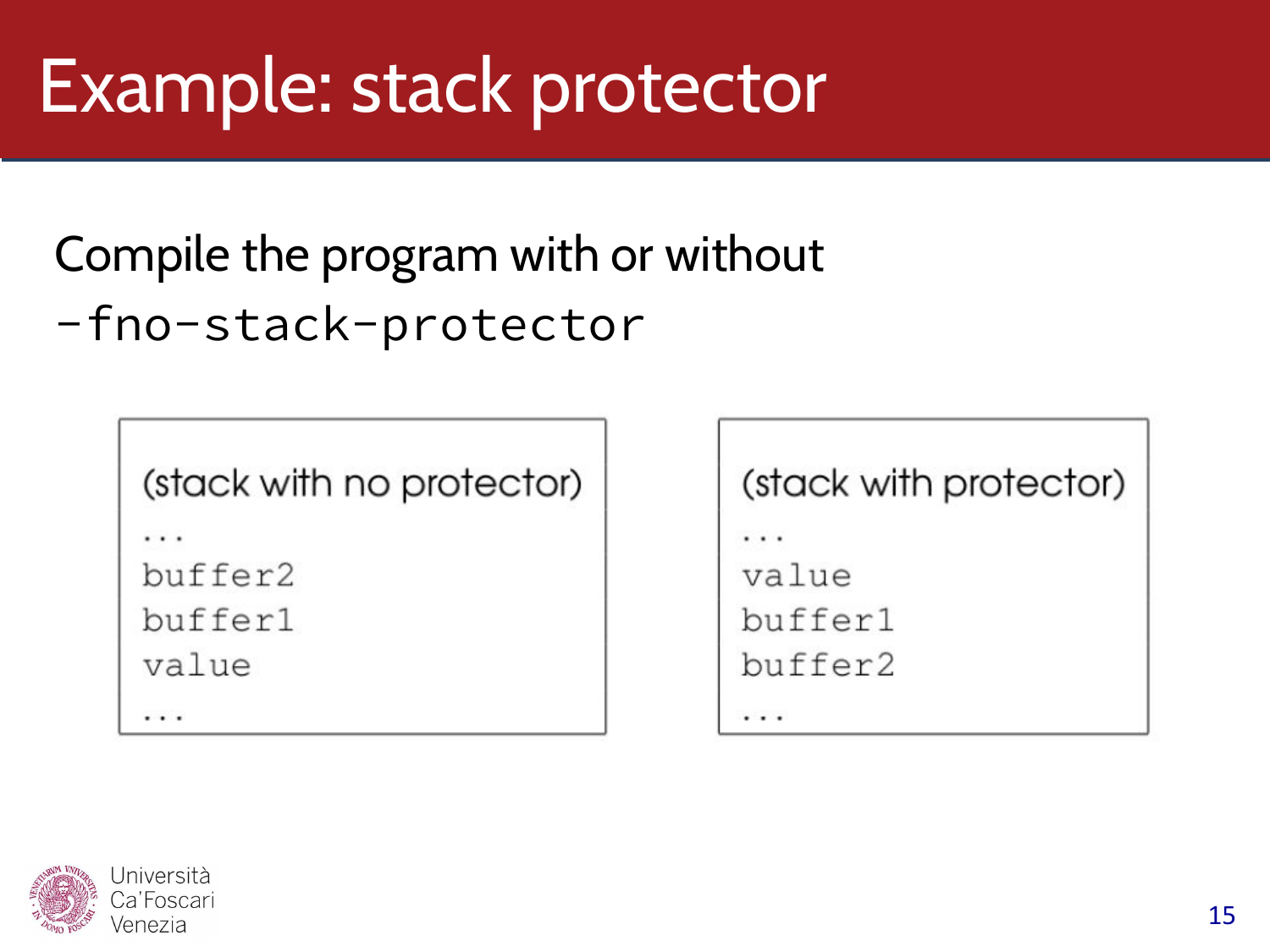

- 1. Try the overflow with and without stack protector
- 2. Exploit the password checking example

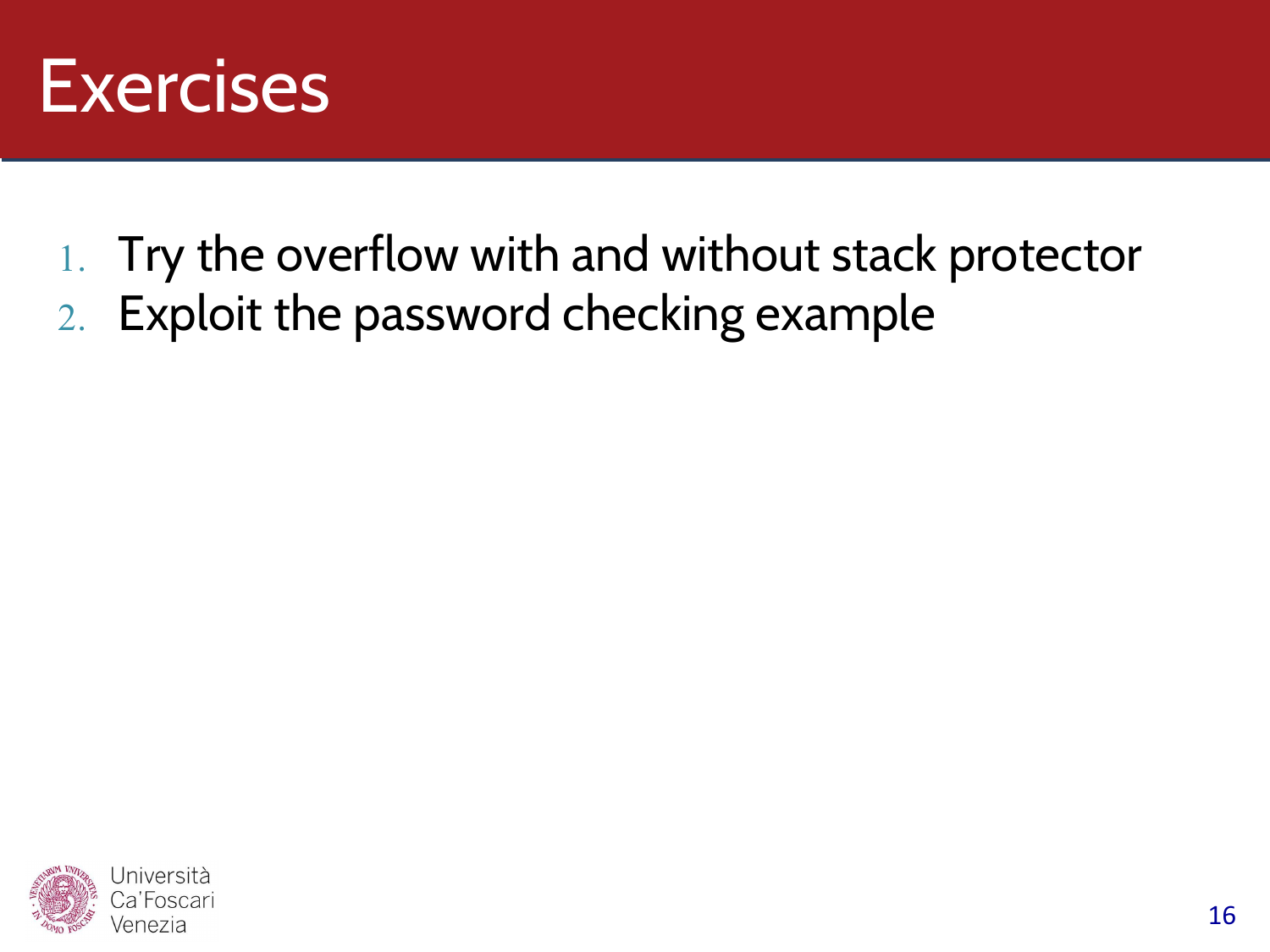# Modifying the control flow

It can happen that an overflow overwrites an address that corresponds to **code** o to some **structured data**

- A **function pointer**
- The return address of a **function**
- A pointer to a structure (**stack**, **heap**, …)

This can change the program control flow!



● …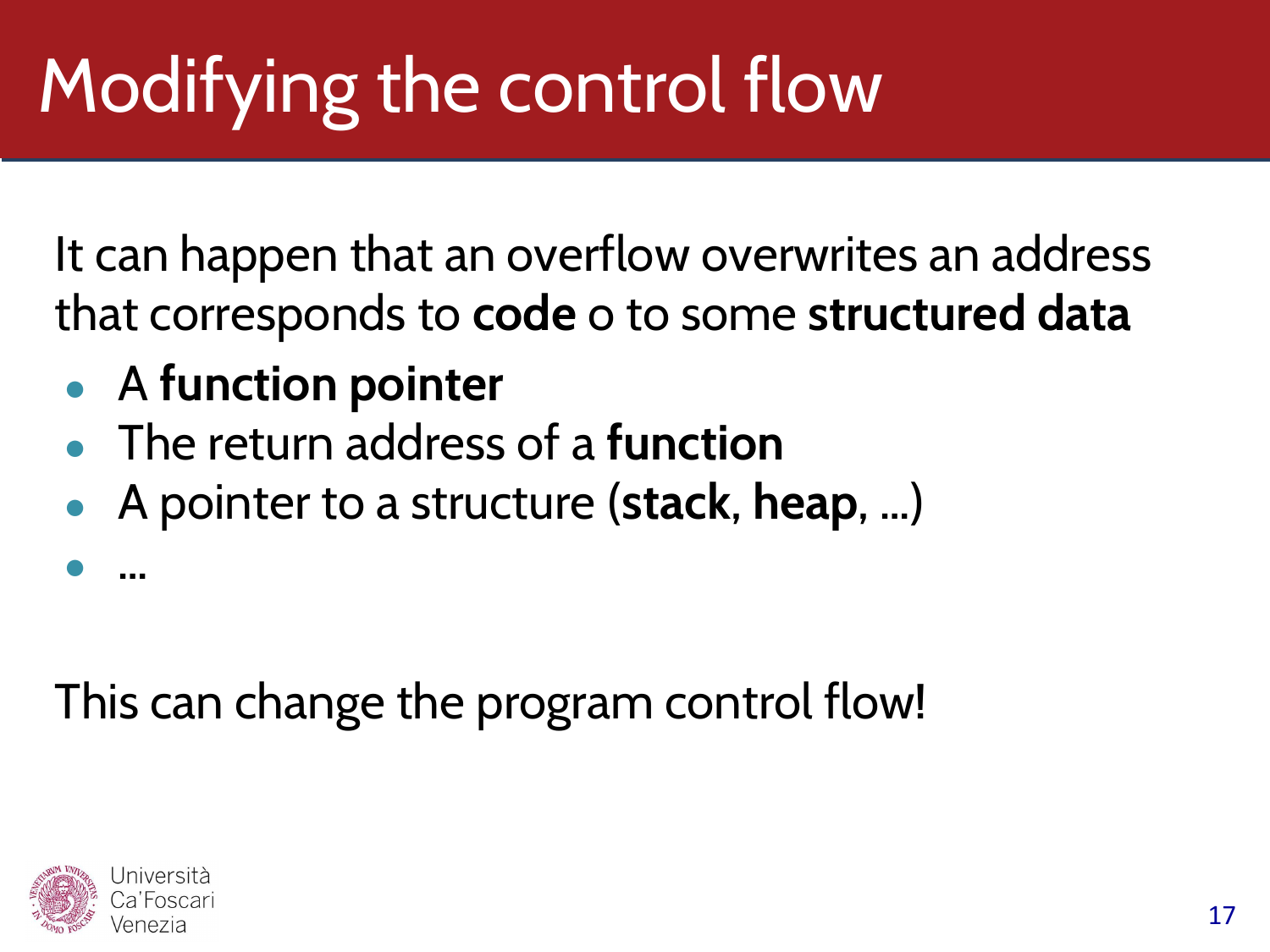## Example: subverting control flow

```
typedef struct element {
    char buffer[16];
    void (*process)(char *);
} element_t;
void secret_function() {
    printf("Will never reach this function!\n");
void show element(char *s) {
    print(f("s\sin", s);int main(int argc, char *argv[]) {
    element t e;
    e.process=show_element;
    if (\text{argc} \geq 2)// copy first argument into buffer (no check on length!!)
        strcpy(e.buffer, argv[1]);
    e.process(e.buffer);
```